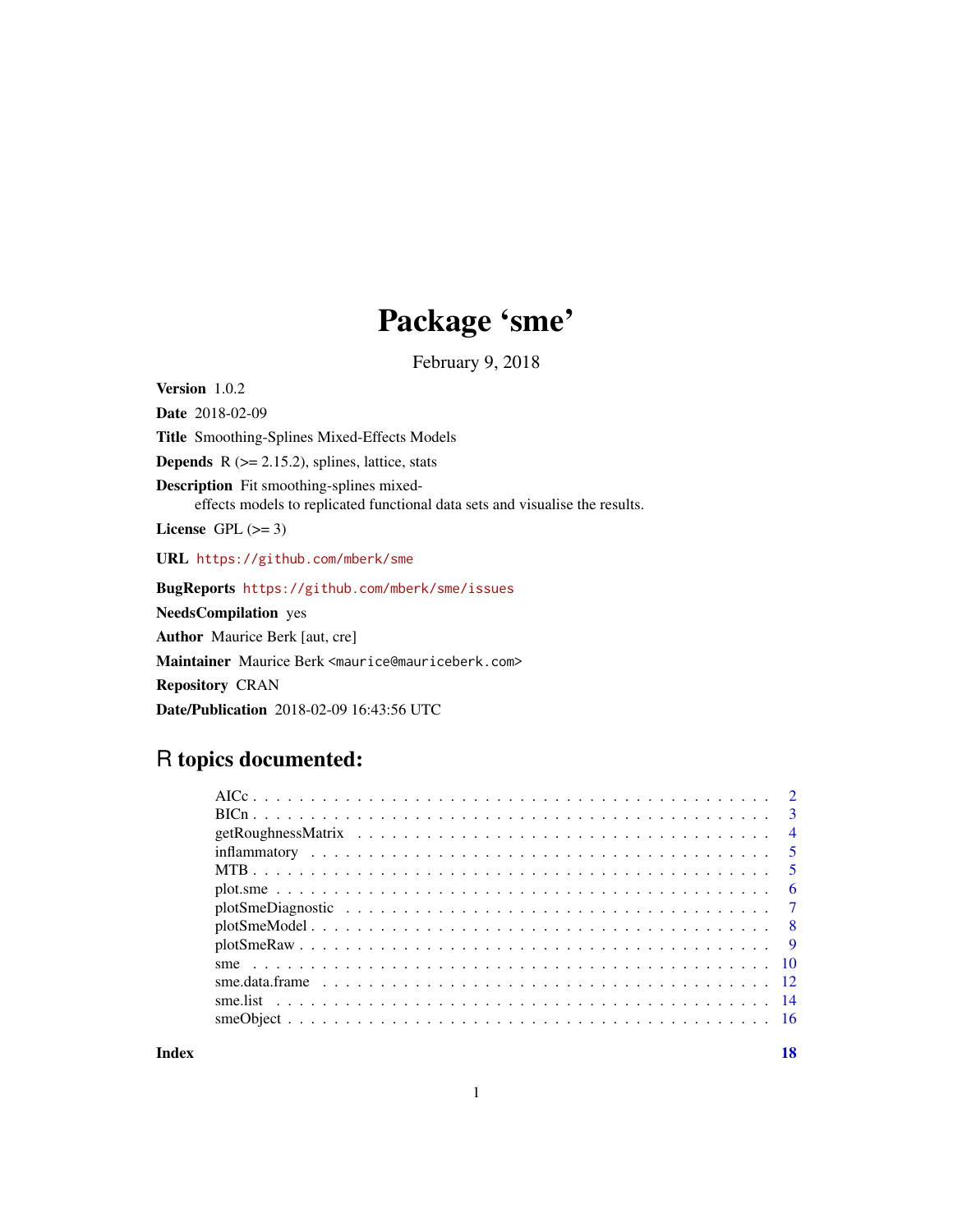<span id="page-1-0"></span>

#### Description

Calculates the *corrected* AIC (AICc) of Hurvich and Tsai (1989). The AICc modifies the standard AIC with a correction for small sample sizes.

## Usage

AICc(object)

#### Arguments

object a fitted model object for which there exists a logLik method to extract the corresponding log-likelihood or an object inheriting from class logLik

## Details

AIC is an asymptotic result and may be inappropriate when the sample size is small, the number of estimated model parameters is large, or both. For the specific case of a linear model with homogeneous errors then Hurvich and Tsai (1989) derived a corrected AIC (AICc) which includes a correction for small sample sizes as  $AICc = AIC + (2*k*(k+1))/(n-k-1)$  where  $AIC$  is the standard AIC, *k* is the number of parameters in the model and *n* is the number of observations.

While this is an exact result, it only applies in the very specific circumstances in which it was derived. However, as Burnham and Anderson (2002) point out, whenever the sample size is small some form of correction to the standard AIC is necessary, to the extent that they argue the AICc of Hurvich and Tsai (1989) should be used regardless of context unless a specific correction can be derived. In fact Burnham and Anderson (2004) go so far as to argue that it should be used irrespective of sample size as it tends to the standard AIC when *n* is large.

#### Value

A numeric value with the AICc of the model

## Author(s)

Maurice Berk <maurice.berk01@imperial.ac.uk>

#### References

Berk, M. (2012). *Smoothing-splines Mixed-effects Models in R*. Preprint

Hurvich, C. M. & Tsai, C.-L. (1989). *Regression and Time Series Model Selection in Small Samples*. Biometrika, 76, 297-307

Burnham, K. P. & Anderson, D. R. (2002). *Model Selection and Multimodel Inference: a Practical Information-theoretic Approach*. Springer

Burnham, K. P. & Anderson, D. R. (2004). *Multimodel Inference: Understanding AIC and BIC in Model Selection*. Sociological Methods Research, 33, 261-304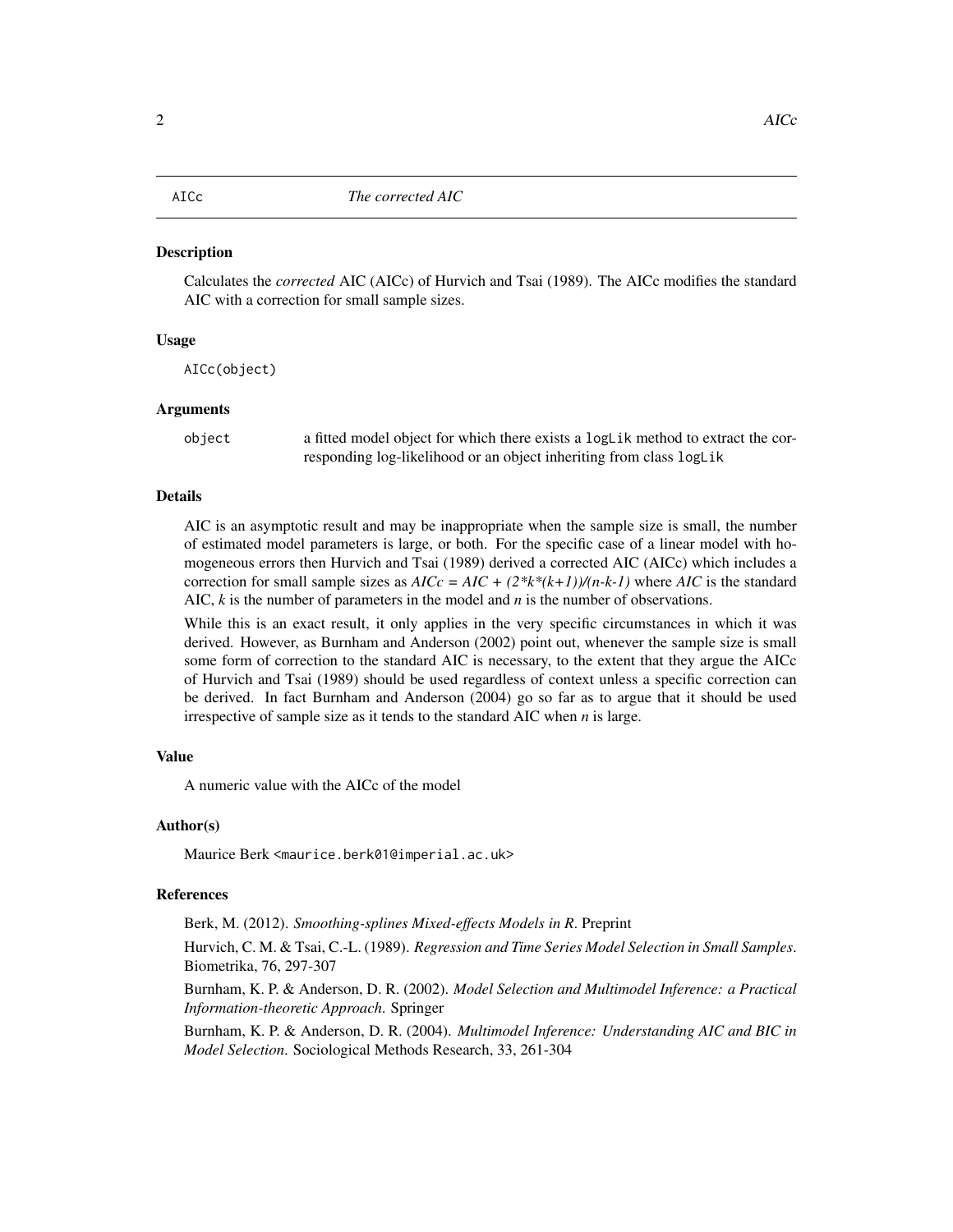#### <span id="page-2-0"></span> $BICn$  3

## Examples

```
data(MTB)
fit <- sme(MTB[MTB$variable==6031,c("y","tme","ind")])
AICc(fit)
```
## BICn *An alternative BIC for longitudinal models*

#### Description

Calculates the BIC as  $-2 * log-likelihood + log(n) * npar$  for a longitudinal model where *npar* is the number of parameters in the fitted-model and *n* is the *number of subjects*

## Usage

BICn(object,...)

#### Arguments

| object  | a fitted longitudinal model object                                      |
|---------|-------------------------------------------------------------------------|
| $\cdot$ | some methods for this generic function may require additional arguments |

## Details

When applying the BIC in a longitudinal context, there is some debate as to whether the sample size should be taken to mean the number of subjects or the total number of observations across all subjects (see Section 7.3 of Hedeker and Gibbons, 2006).

Assuming the default BIC function accounts for the latter case, this generic function can be implemented for longitudinal models where the number of subjects can be extracted in order to calculate the BIC under the alternative definition.

#### Value

A numeric value with the BIC of the longitudinal model, with the penalty taken as a function of the number of subjects as described.

#### Author(s)

Maurice Berk <maurice.berk01@imperial.ac.uk>

#### References

Berk, M. (2012). *Smoothing-splines Mixed-effects Models in R*. Preprint Hedeker, D. & Gibbons, D. R. (2006). *Longitudinal Data Analysis*. Wiley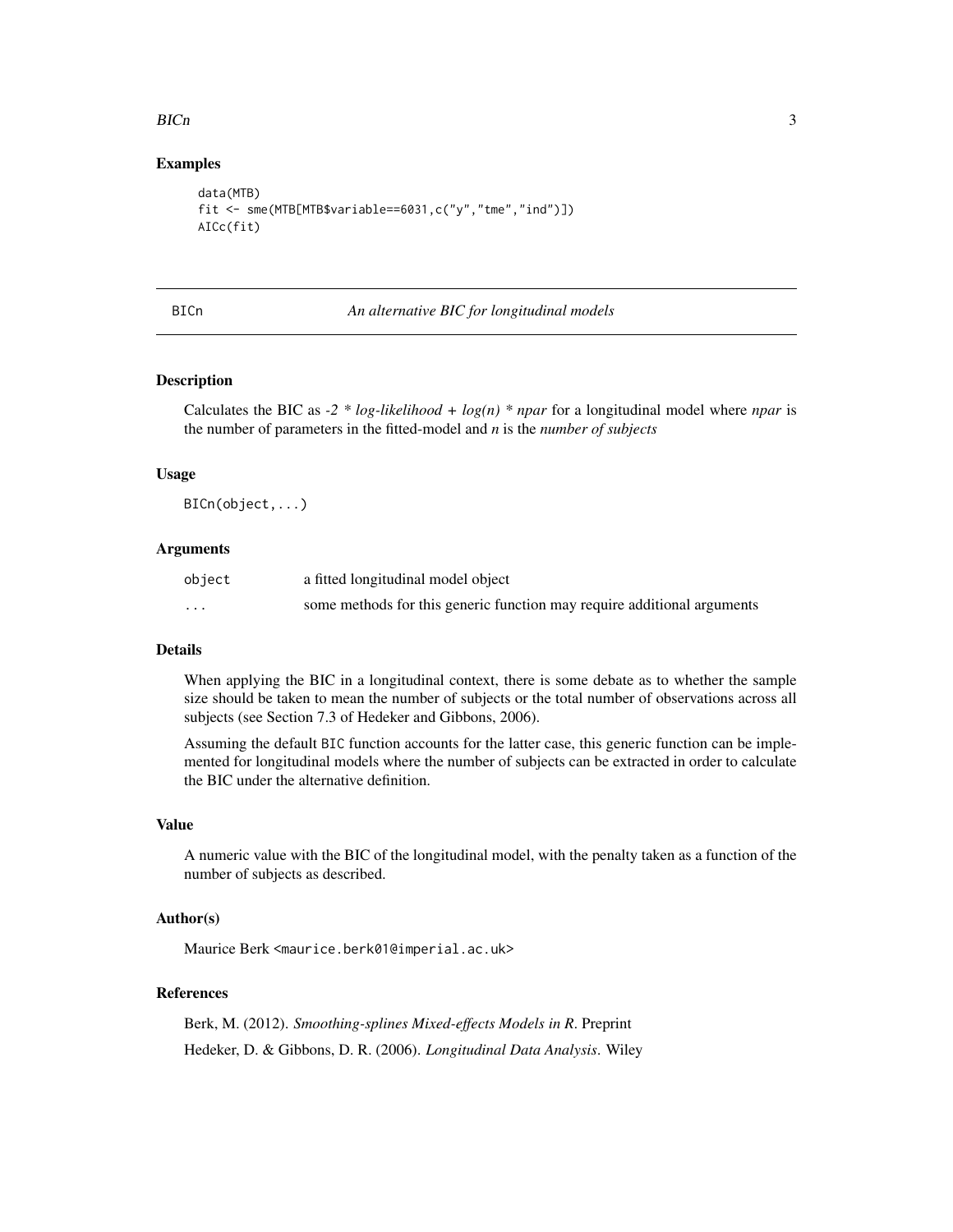#### Examples

```
data(MTB)
fit \leq sme(MTB[MTB$variable==6031,c("y","tme","ind")])
BICn(fit)
```
getRoughnessMatrix *Extract the roughness matrix used in an SME model fit*

#### Description

Given an sme object, returns the roughness matrix which can be used to quickly calculate the integrated squared second derivative of the mean and individual level curves

## Arguments

object a fitted SME model object returned from the sme function

#### Details

The parameters of the SME model are estimated using maximum *penalized* likelihood, where the penalized likelihood is the standard likelihood with the addition of penalty terms corresponding to the roughness of the mean and individual level curves. Typically the roughness of a curve is quantified as its integrated squared second derivative. Green and Silverman (1994) show that, for a natural cubic spline interpolating the vector of points \$f\$, there exists a *roughness matrix* \$G\$ such that the integrated squared second derivate is \$f'Gf\$ where \$f'\$ denotes \$f\$ transposed. For details on constructing the matrix \$G\$, either refer to the original source of Green and Silverman (1994) or it may prove easier to access Berk and Montana (2009) where they can be found in the appendix.

#### Value

The roughness matrix corresponding to the SME model fit

## Author(s)

Maurice Berk <maurice.berk01@imperial.ac.uk>

## References

Berk, M. (2012). *Smoothing-splines Mixed-effects Models in R*. Preprint

Berk, M. & Montana, G. (2009). *Functional modelling of microarray time series with covariate curves*. Statistica, 2-3, 158-187

Green, P. J. & Silverman, B. W. (1994). *Nonparametric Regression and Generalized Linear Models*. Chapman and Hall

#### Examples

```
data(MTB)
fit <- sme(MTB[MTB$variable==6031,c("y","tme","ind")])
getRoughnessMatrix(fit)
```
<span id="page-3-0"></span>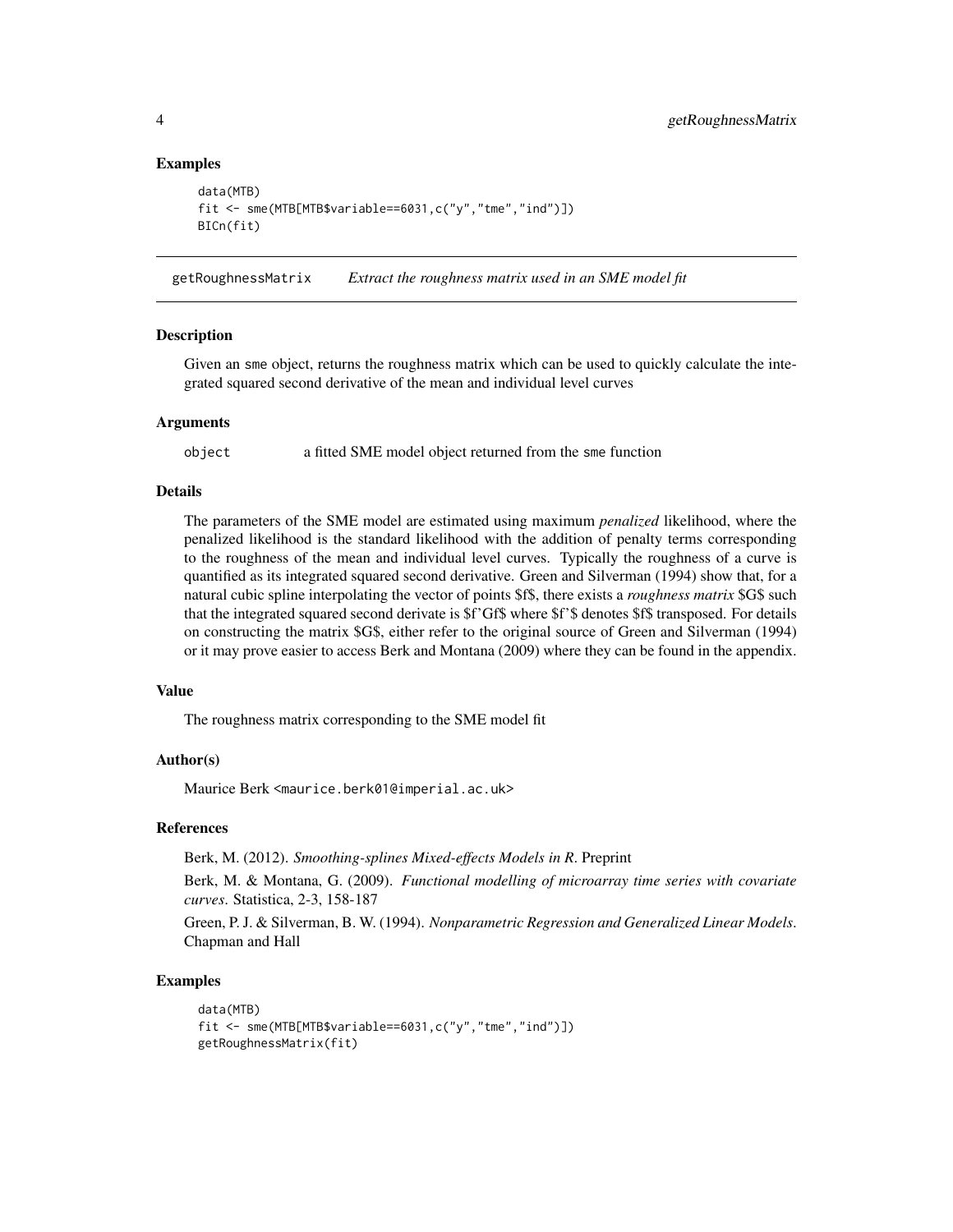<span id="page-4-0"></span>inflammatory *Example gene transcript from an experiment on children suffering from an inflammatory condition*

## Description

The inflammatory data frame has 318 rows and 3 columns.

## Format

This data frame contains the following columns:

y a numeric vector of observed gene expression levels

tme a numeric vector of time points corresponding to the observations in y

ind a factor indicating which subject the observations in y belong to

#### Source

Berk, M. (2012). *Smoothing-splines Mixed-effects Models in R*. Preprint

MTB *Ten example gene transcripts from an experiment investigating the* in vitro *transcriptional response to* M.Tuberculosis

## Description

The MTB data frame has 290 rows and 4 columns.

## Format

This data frame contains the following columns:

y a numeric vector of observed gene expression levels

tme a numeric vector of time points corresponding to the observations in y

ind a factor indicating which subject the observations in y belong to

variable a factor indicating which gene transcript the observations in y belong to

#### Source

Berk, M. (2012). *Smoothing-splines Mixed-effects Models in R*. Preprint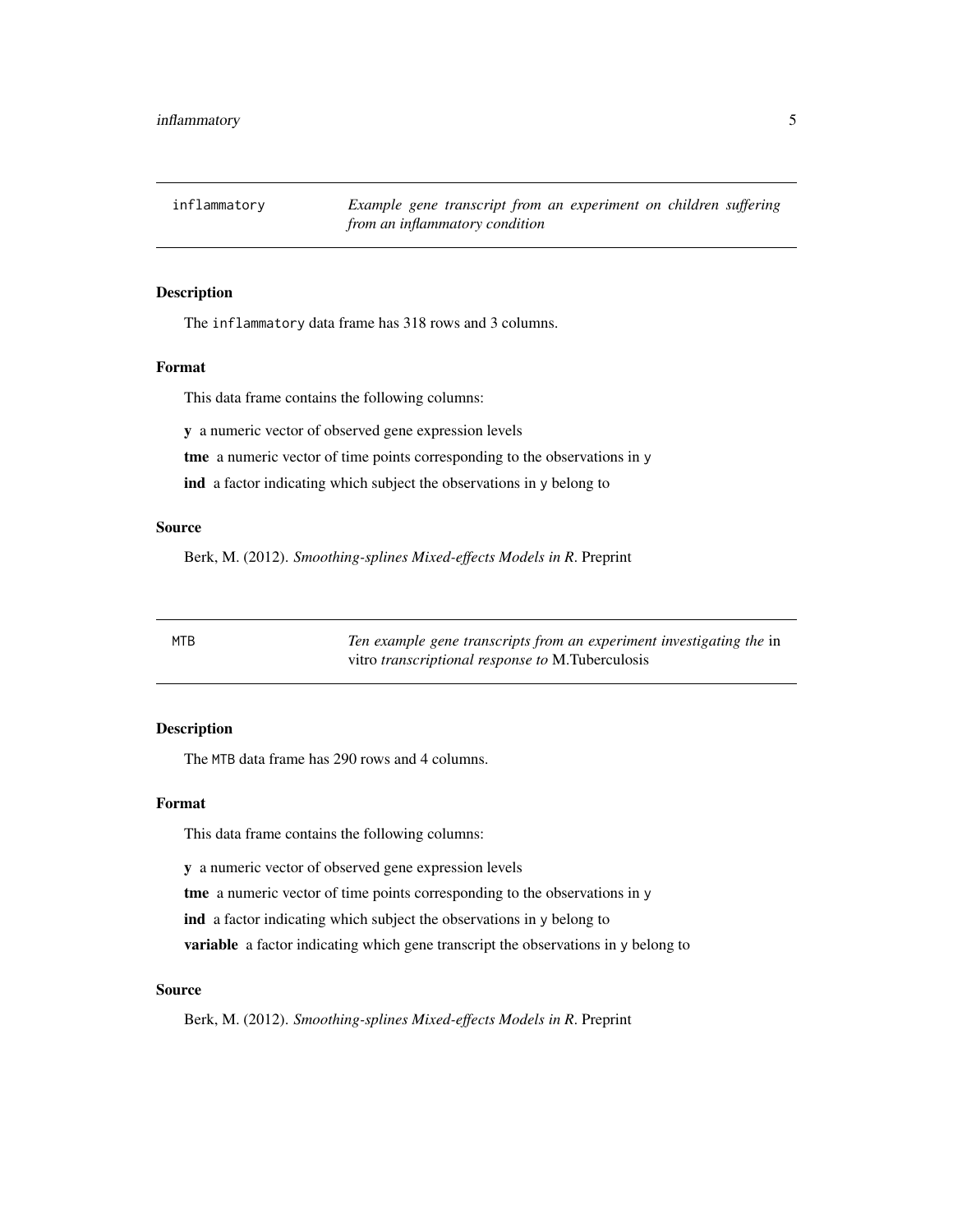<span id="page-5-1"></span><span id="page-5-0"></span>

#### Description

A visualisation of the smoothing-splines mixed-effects model fit is obtained. For type="model", a scatter plot of the observations overlaid with the fitted mean and (optionally) individual curves. Confidence limits for the mean curve can optionally also be shown. See plot.sme.model for further details. For type="raw", a trellis plot of the raw data for each subject, with the fitted individual curves optionally overlaid. See plot.sme.raw for further details. For type="diagnostic", a diagnostic plot of the model residuals. See plot.sme.diagnostic for further details.

#### Usage

```
## S3 method for class 'sme'
plot(x, type="model", ...)
```
## Arguments

| X                       | an object inheriting from class sme, representing a fitted smoothing-splines mixed-<br>effects model                                                                           |
|-------------------------|--------------------------------------------------------------------------------------------------------------------------------------------------------------------------------|
| type                    | the type of plot desired, currently either "model" for visualising the model fit,<br>"raw" for visualising the raw data or "diagnostic" for visualising the model<br>residuals |
| $\cdot$ $\cdot$ $\cdot$ | further arguments to plotSmeModel, plotSmeRaw or plotSmeDiagnostic                                                                                                             |

## Value

Depending on type, either a plot of the fitted model, a plot of the raw data or a diagnostic plot of the model residuals

## Author(s)

Maurice Berk <maurice@mauriceberk.com>

#### References

Berk, M. (2012). *Smoothing-splines Mixed-effects Models in R*. Preprint

## See Also

[plotSmeModel](#page-7-1), [plotSmeRaw](#page-8-1), [plotSmeDiagnostic](#page-6-1)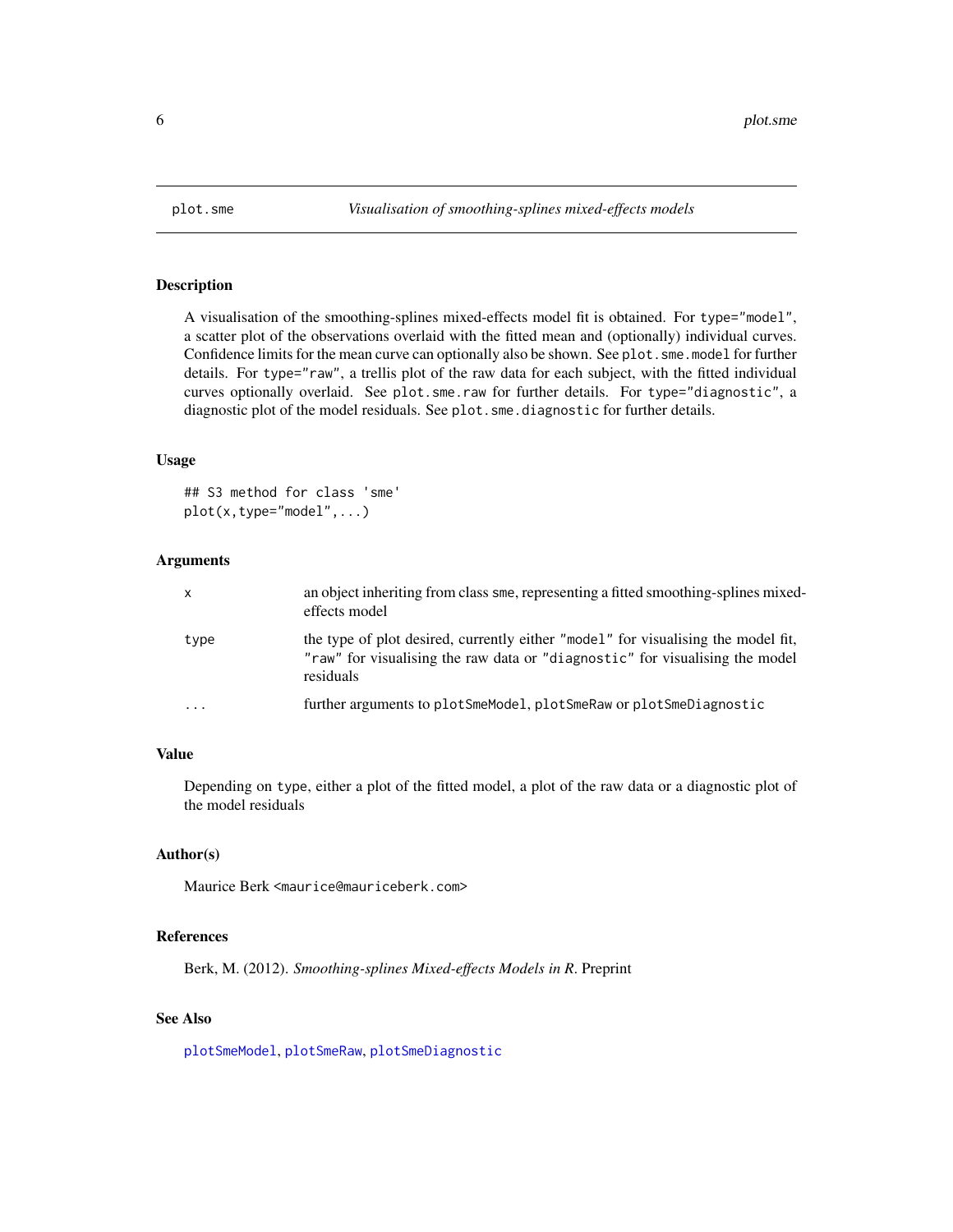## <span id="page-6-0"></span>plotSmeDiagnostic 7

#### Examples

```
data(MTB)
fit <- sme(MTB[MTB$variable==6031,c("y","tme","ind")])
plot(fit,type="model")
plot(fit,type="raw")
plot(fit,type="diagnostic")
```
<span id="page-6-1"></span>plotSmeDiagnostic *Diagnostic plot of the residuals for a fitted smoothing-splines mixedeffects model*

## Description

This type of plot is heavily inspired by Wu and Zhang (2006). A plot containing four panels is produced: (1) standardised residuals against fitted values, (2) standardised residuals against time, (3) standardised residuals against response and (4) a normal Q-Q plot of the standardised residuals. These plots can be used to assess how well the fitted model has accounted for the temporal correlation and between-subject variance in the data.

#### Usage

```
plotSmeDiagnostic(x)
```
## Arguments

x an object inheriting from class sme, representing a fitted smoothing-splines mixedeffects model

#### Value

A four panel plot as described above.

#### Author(s)

Maurice Berk <maurice@mauriceberk.com>

## References

Berk, M. (2012). *Smoothing-splines Mixed-effects Models in R*. Preprint

Wu, H. and Zhang, J.-T. (2006). *Nonparametric Regression Methods for Longitudinal Data Analysis*. Wiley

## See Also

[plot.sme](#page-5-1), [plotSmeRaw](#page-8-1), [plotSmeModel](#page-7-1)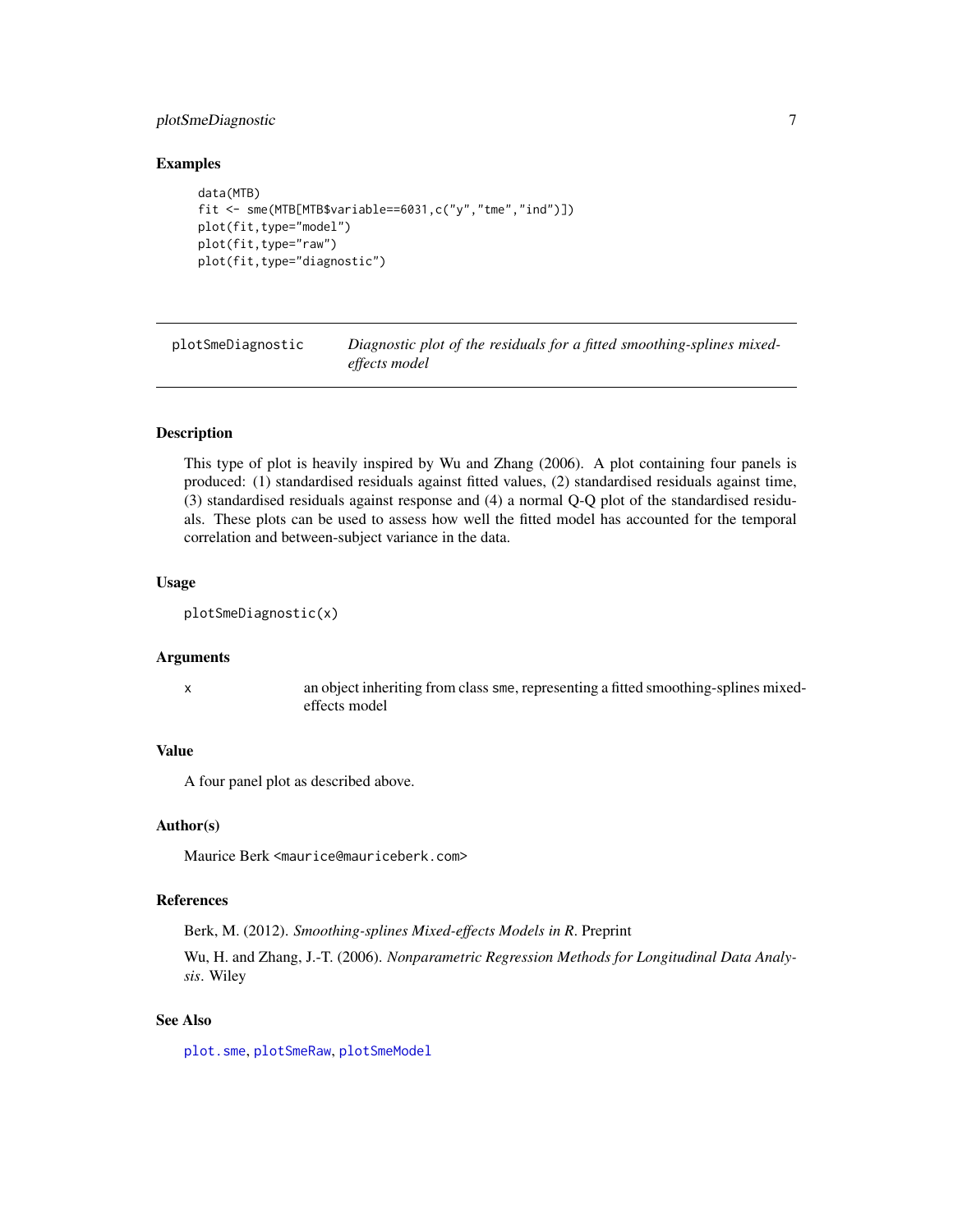## Examples

```
data(MTB)
fit <- sme(MTB[MTB$variable==6031,c("y","tme","ind")])
plotSmeDiagnostic(fit)
```
<span id="page-7-1"></span>plotSmeModel *Visualisation of a fitted smoothing-splines mixed-effects model*

#### Description

The observations used to fit the given smoothing-splines mixed-effects model are shown as a scatter plot and the fitted mean curve is overlaid. Optionally, the fitted individual curves are also shown. Also, the 95% confidence band for the fitted mean curve can optionally be displayed.

## Usage

```
plotSmeModel(x,xlab="Time",ylab="Y",showIndividuals=T,showConfidenceBands=F,
col.meanCurve="red",...)
```
## Arguments

| the label for the x-axis, defaulting to "Time"<br>xlab<br>the label for the y-axis, defaulting to "Y"<br>ylab<br>showIndividuals<br>plot as dashed lines, otherwise only the mean curve will be shown<br>showConfidenceBands<br>col.meanCurve<br>TRUE, the confidence band as well<br>$\cdot$<br>observations | x | an object inheriting from class sme, representing a fitted smoothing-splines mixed-<br>effects model |  |  |  |  |  |
|---------------------------------------------------------------------------------------------------------------------------------------------------------------------------------------------------------------------------------------------------------------------------------------------------------------|---|------------------------------------------------------------------------------------------------------|--|--|--|--|--|
|                                                                                                                                                                                                                                                                                                               |   |                                                                                                      |  |  |  |  |  |
|                                                                                                                                                                                                                                                                                                               |   |                                                                                                      |  |  |  |  |  |
|                                                                                                                                                                                                                                                                                                               |   |                                                                                                      |  |  |  |  |  |
|                                                                                                                                                                                                                                                                                                               |   | if TRUE then each of the fitted subject specific curves will be displayed in the                     |  |  |  |  |  |
|                                                                                                                                                                                                                                                                                                               |   |                                                                                                      |  |  |  |  |  |
|                                                                                                                                                                                                                                                                                                               |   | if TRUE, then the 95% confidence band for the fitted mean curve will be shown                        |  |  |  |  |  |
|                                                                                                                                                                                                                                                                                                               |   | the color to be used for the fitted mean curve and, if showConfidenceBands is                        |  |  |  |  |  |
|                                                                                                                                                                                                                                                                                                               |   | additional arguments passed through to plot when producing the scatter plot of                       |  |  |  |  |  |

## Value

A plot visualising the fitted smoothing-splines mixed-effects model as described above.

## Author(s)

Maurice Berk <maurice@mauriceberk.com>

## References

Berk, M. (2012). *Smoothing-splines Mixed-effects Models in R*. Preprint

<span id="page-7-0"></span>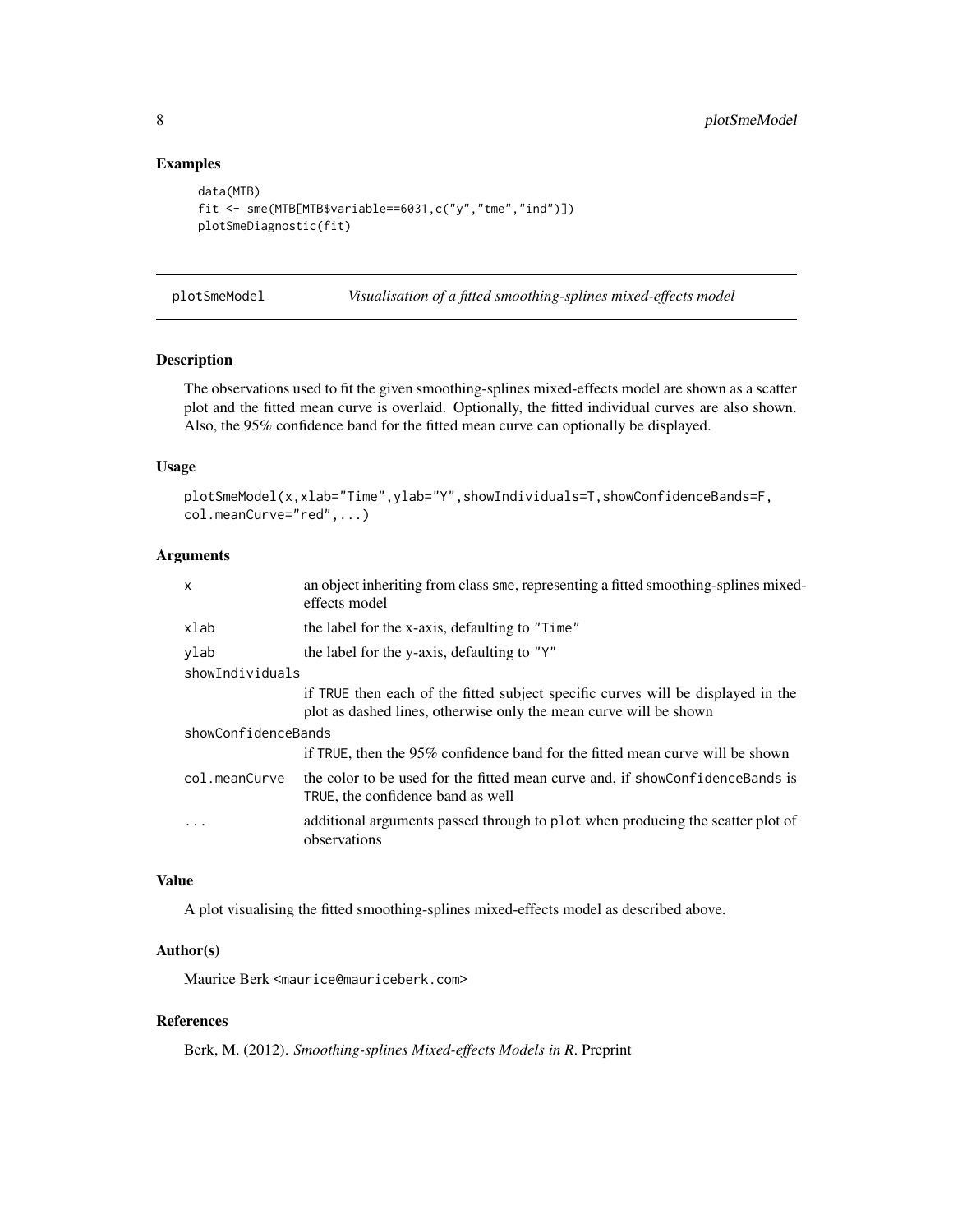## <span id="page-8-0"></span>plotSmeRaw 9

## See Also

[plot.sme](#page-5-1), [plotSmeRaw](#page-8-1), [plotSmeDiagnostic](#page-6-1)

#### Examples

```
data(MTB)
fit <- sme(MTB[MTB$variable==6031,c("y","tme","ind")])
plotSmeModel(fit,showIndividuals=FALSE)
plotSmeModel(fit,showConfidenceBands=TRUE)
```
<span id="page-8-1"></span>plotSmeRaw *Visualisation of raw data for a smoothing-splines mixed-effects model*

#### Description

A visualisation of the raw data used to fit the smoothing-splines mixed-effects model is obtained. This is presented as a trellis plot where each panel shows the observations for one of the subjects as a scatter plot (with optional lines connecting the observations if showRawLines is TRUE). If showModelFits is TRUE, then these observations are overlaid with the fitted individual curve for that subject.

#### Usage

```
plotSmeRaw(x,xlab="Time",ylab="Y",mainTitle="",showModelFits=TRUE,showRawLines=FALSE,...)
```
## Arguments

| x             | an object inheriting from class sme, representing a fitted smoothing-splines mixed-<br>effects model           |
|---------------|----------------------------------------------------------------------------------------------------------------|
| xlab          | the label for the x-axis, defaulting to "Time"                                                                 |
| ylab          | the label for the y-axis, defaulting to "Y"                                                                    |
| mainTitle     | the main title for the plot, defaulting to none                                                                |
| showModelFits | if TRUE, the fitted individual curve for each subject will be overlaid on their<br>observations in their panel |
| showRawLines  | if TRUE, the raw observations will be connected by lines                                                       |
| $\ddots$      | additional arguments passed through to xyplot                                                                  |

## Value

A trellis plot as described above.

## Author(s)

Maurice Berk <maurice@mauriceberk.com>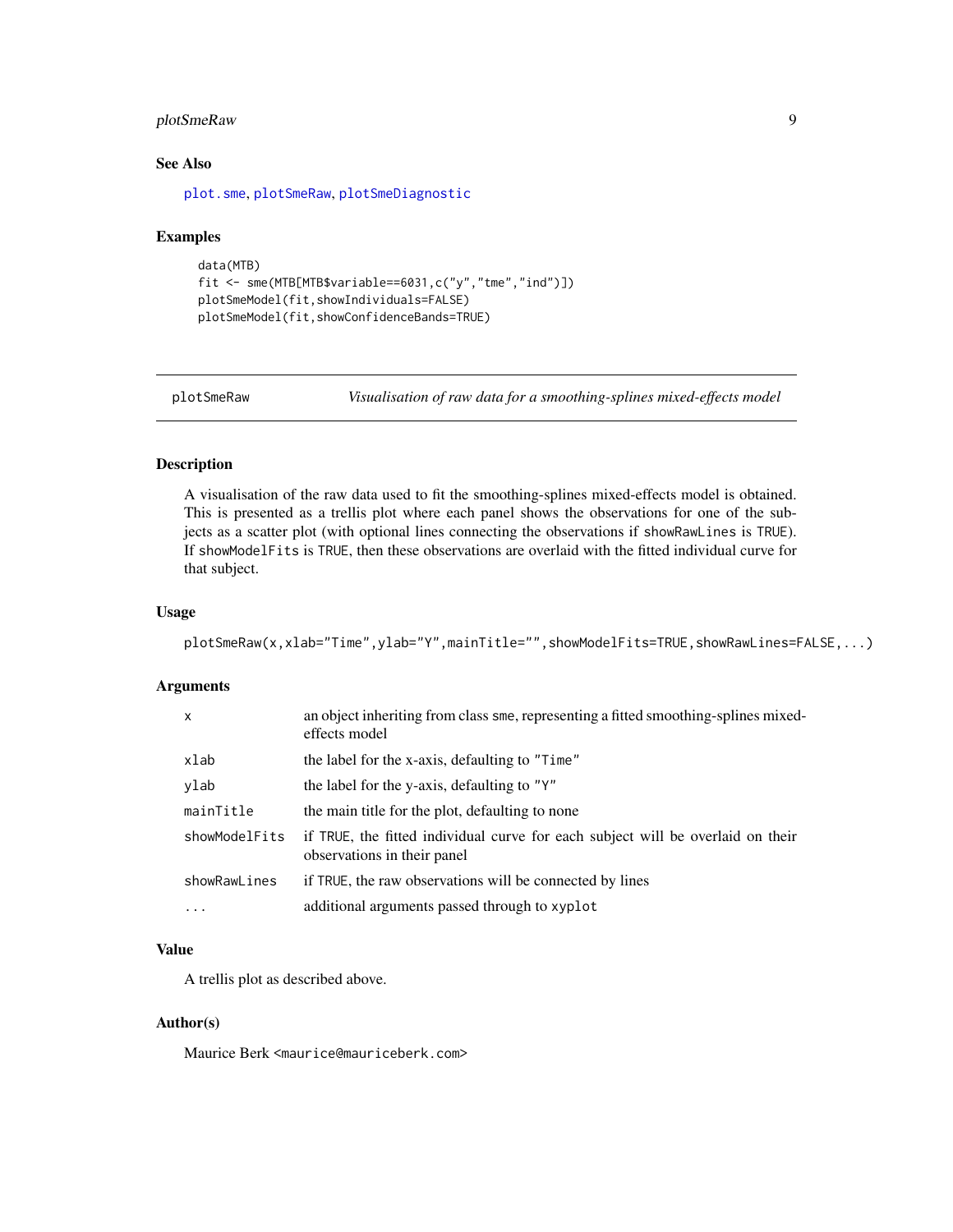## <span id="page-9-0"></span>References

Berk, M. (2012). *Smoothing-splines Mixed-effects Models in R*. Preprint

#### See Also

[plot.sme](#page-5-1), [plotSmeModel](#page-7-1), [plotSmeDiagnostic](#page-6-1)

## Examples

```
data(MTB)
fit <- sme(MTB[MTB$variable==6031,c("y","tme","ind")])
plotSmeRaw(fit,showModelFits=FALSE)
plotSmeRaw(fit,showModelFits=FALSE,showRawLines=TRUE)
plotSmeRaw(fit)
```
<span id="page-9-1"></span>sme *Smoothing-splines mixed-effects models*

## Description

This generic function fits a smoothing-splines mixed-effects model

## Usage

```
sme(object,tme,ind,verbose=F,lambda.mu=NULL,lambda.v=NULL,maxIter=500,
knots=NULL,zeroIntercept=F,deltaEM=1e-3,deltaNM=1e-3,criteria="AICc",
initial.lambda.mu=10000,initial.lambda.v=10000,normalizeTime=FALSE,...)
```
## Arguments

| object    | either a vector of observations, a data. frame object or a list of vectors of<br>observations. The method functions sme. data. frame and sme. list are docu-<br>mented separately                                                                     |
|-----------|-------------------------------------------------------------------------------------------------------------------------------------------------------------------------------------------------------------------------------------------------------|
| tme       | either a vector of time points corresponding to the observations given in object<br>or a list of vectors of time points in the case of sme. list. Ignored in the case of<br>sme.data.frame                                                            |
| ind       | a factor (or a vector that can be coerced to a factor) of subject identifiers cor-<br>responding to the observations given in object or a list of factors of subject<br>identifiers in the case of sme. list. Ignored in the case of sme. data. frame |
| verbose   | if TRUE, debug information will be output while fitting the model                                                                                                                                                                                     |
| lambda.mu | smoothing parameter used for the fixed-effect function. If NULL, the optimal<br>values for this and lambda. v will be found according to criteria using Nelder-<br>Mead search                                                                        |
| lambda.v  | smoothing parameter used for the random-effects functions. If NULL, the opti-<br>mal values for this and lambda. mu will be found according to criteria using<br>Nelder-Mead search                                                                   |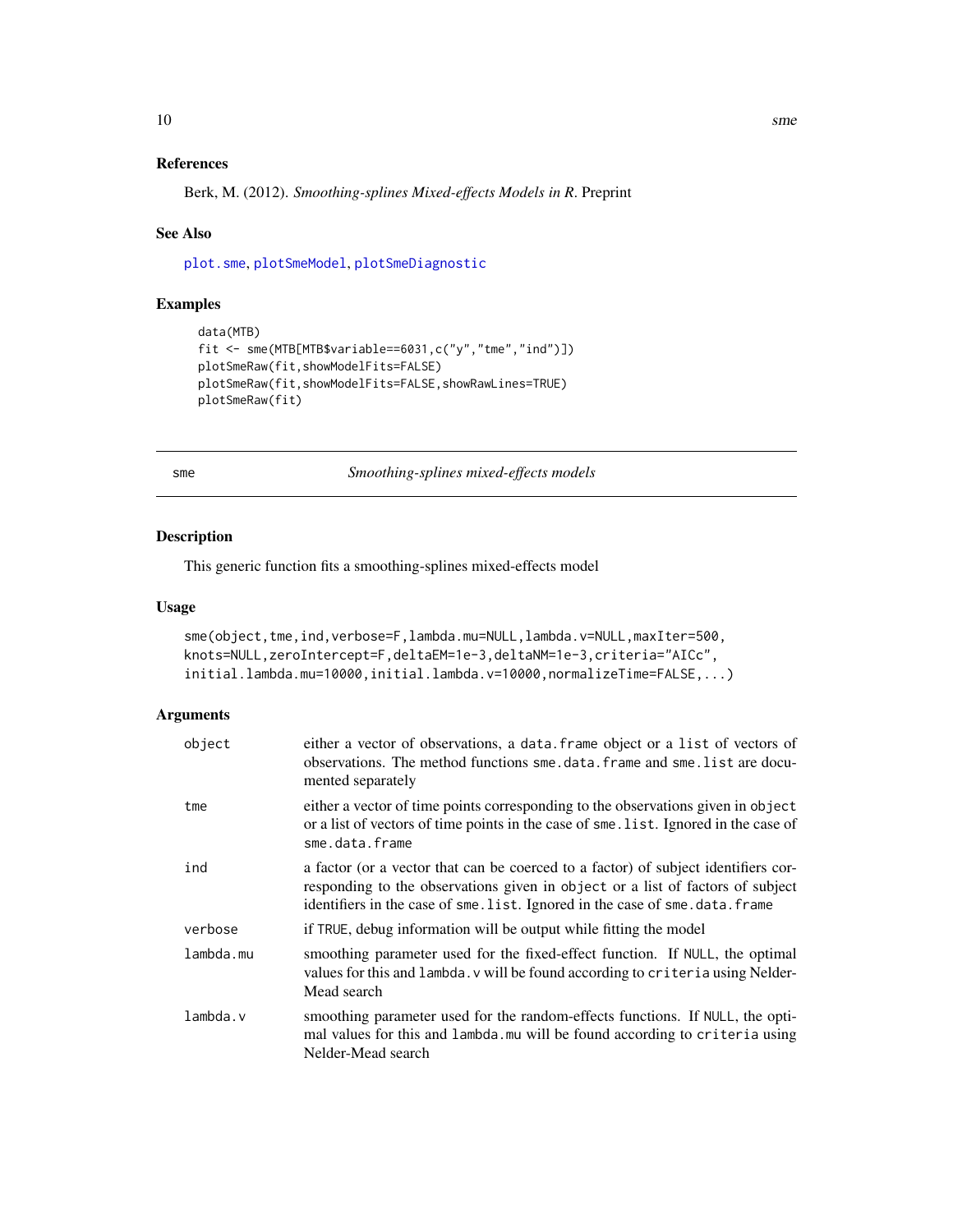$s$ me  $11$ 

| maximum number of iterations to be performed for the EM algorithm                                                                                                   |  |  |  |  |  |
|---------------------------------------------------------------------------------------------------------------------------------------------------------------------|--|--|--|--|--|
| location of spline knots. If NULL, an incidence matrix representation will be<br>used. See 'Details'                                                                |  |  |  |  |  |
| experimental feature. If TRUE, the fitted values of the fixed- and random-effects<br>functions at the intercept will be zero                                        |  |  |  |  |  |
| convergence tolerance for the EM algorithm                                                                                                                          |  |  |  |  |  |
| (relative) convergence tolerance for the Nelder-Mead optimisation                                                                                                   |  |  |  |  |  |
| one of "AICc", "AIC", "BICN" or "BICn" indicating which criteria to use to<br>score a particular combination of lambda.mu and lambda.v in the Nelder-Mead<br>search |  |  |  |  |  |
| initial.lambda.mu                                                                                                                                                   |  |  |  |  |  |
| value to initialise the smoothing parameter for the fixed-effects to in the Nelder-<br>Mead search. See details below                                               |  |  |  |  |  |
| initial.lambda.v                                                                                                                                                    |  |  |  |  |  |
| value to initialise the smoothing parameter for the random-effects to in the<br>Nelder-Mead search. See details below                                               |  |  |  |  |  |
| should time be normalized to lie in $\S[0,1]\$ ? See details below                                                                                                  |  |  |  |  |  |
| additional arguments to sme.data.frame or sme.list                                                                                                                  |  |  |  |  |  |
|                                                                                                                                                                     |  |  |  |  |  |

## Details

Prior to package version 0.9, starting values for the smoothing parameters in the Nelder-Mead search were fixed to \$10000\$ for both lambda.mu and lambda.v. As it turns out, the appropriate scale for the smoothing parameters depends on the scale for tme and so tme will now automatically be rescaled to lie in \$[0,1]\$ and much smaller initial values for the smoothing parameters will be used, although these can now optionally changed to achieve best results. To reproduce results obtained using previous versions of the package, set initial.lambda.mu=10000, initial.lambda.v=10000 and normalizeTime=FALSE.

The default behaviour is to use an incidence matrix representation for the smoothing-splines. This works well in most situations but may incur a high computational cost when the number of distinct time points is large, as may be the case for irregularly sampled data. Alternatively, a basis projection can be used by giving a vector of knots of length (much) less than the number of distinct time points.

#### Value

An object of class sme representing the smoothing-splines mixed-effects model fit. See smeObject for the components of the fit and plot.sme for visualisation options

#### Author(s)

Maurice Berk <maurice.berk01@imperial.ac.uk>

## References

Berk, M. (2012). *Smoothing-splines Mixed-effects Models in R*. Preprint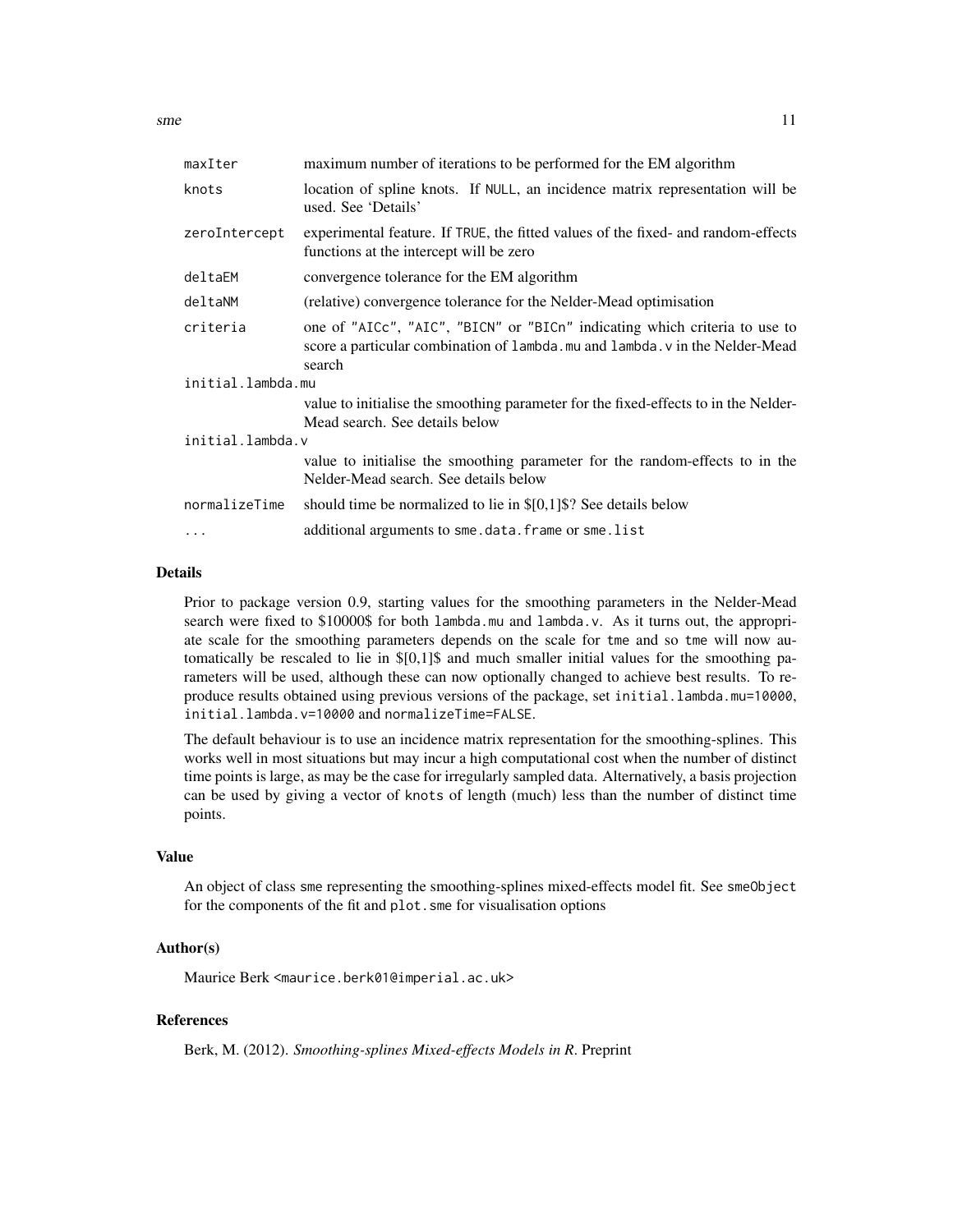## See Also

[smeObject](#page-15-1), [sme.data.frame](#page-11-1), [sme.list](#page-13-1), [plot.sme](#page-5-1)

#### Examples

```
data(MTB)
fit.AIC <- sme(MTB[MTB$variable==6031,c("y","tme","ind")],criteria="AIC")
fit.BICN <- sme(MTB[MTB$variable==6031,c("y","tme","ind")],criteria="BICN")
fit.BICn <- sme(MTB[MTB$variable==6031,c("y","tme","ind")],criteria="BICn")
fit.AICc <- sme(MTB[MTB$variable==6031,c("y","tme","ind")],criteria="AICc")
fit <- sme(MTB[MTB$variable==6031,c("y","tme","ind")],lambda.mu=1e5,lambda.v=1e5)
data(inflammatory)
system.time(fit <- sme(inflammatory,knots=c(29.5,57,84.5),deltaEM=0.1,deltaNM=0.1))
```
<span id="page-11-1"></span>sme.data.frame *Smoothing-splines mixed-effects model fit(s) from a data.frame object*

#### Description

Carry out one or more independent smoothing-splines mixed-effects model fits simultaneously

#### Usage

```
## S3 method for class 'data.frame'
sme(object,tme,ind,verbose=F,lambda.mu=NULL,lambda.v=NULL,maxIter=500,
knots=NULL,zeroIntercept=F,deltaEM=1e-3,deltaNM=1e-3,criteria="AICc",
initial.lambda.mu=10000,initial.lambda.v=10000,normalizeTime=FALSE,...)
```
#### Arguments

| object    | a data. frame with named variables y, tme, ind and, optionally, variable. The<br>first three represent observations, corresponding time points and correpsonding<br>subjects respectively. If variable is missing then these are used to carry out a<br>single model fit. If variable is present then it denotes variable membership, and<br>a separate smoothing-splines mixed-effects model is fit to each unique variable                                                                                                           |
|-----------|----------------------------------------------------------------------------------------------------------------------------------------------------------------------------------------------------------------------------------------------------------------------------------------------------------------------------------------------------------------------------------------------------------------------------------------------------------------------------------------------------------------------------------------|
| tme       | for consistency with the generic function. Ignored in this case                                                                                                                                                                                                                                                                                                                                                                                                                                                                        |
| ind       | for consistency with the generic function. Ignored in this case                                                                                                                                                                                                                                                                                                                                                                                                                                                                        |
| verbose   | if TRUE, debug information will be output while fitting the model(s)                                                                                                                                                                                                                                                                                                                                                                                                                                                                   |
| lambda.mu | in the case of carrying out a single model fit, either a smoothing parameter to<br>be used for the fixed-effect function or NULL if the optimal values for this and<br>lambda. v should be found according to criteria using Nelder-Mead search.<br>For the case of multiple model fits, either a single smoothing parameter to be<br>used for all fits, or a vector of smoothing parameters, one for each fit, or NULL<br>if Nelder-Mead search should be used to find the optimal values for this and<br>lambda. v for all variables |

<span id="page-11-0"></span>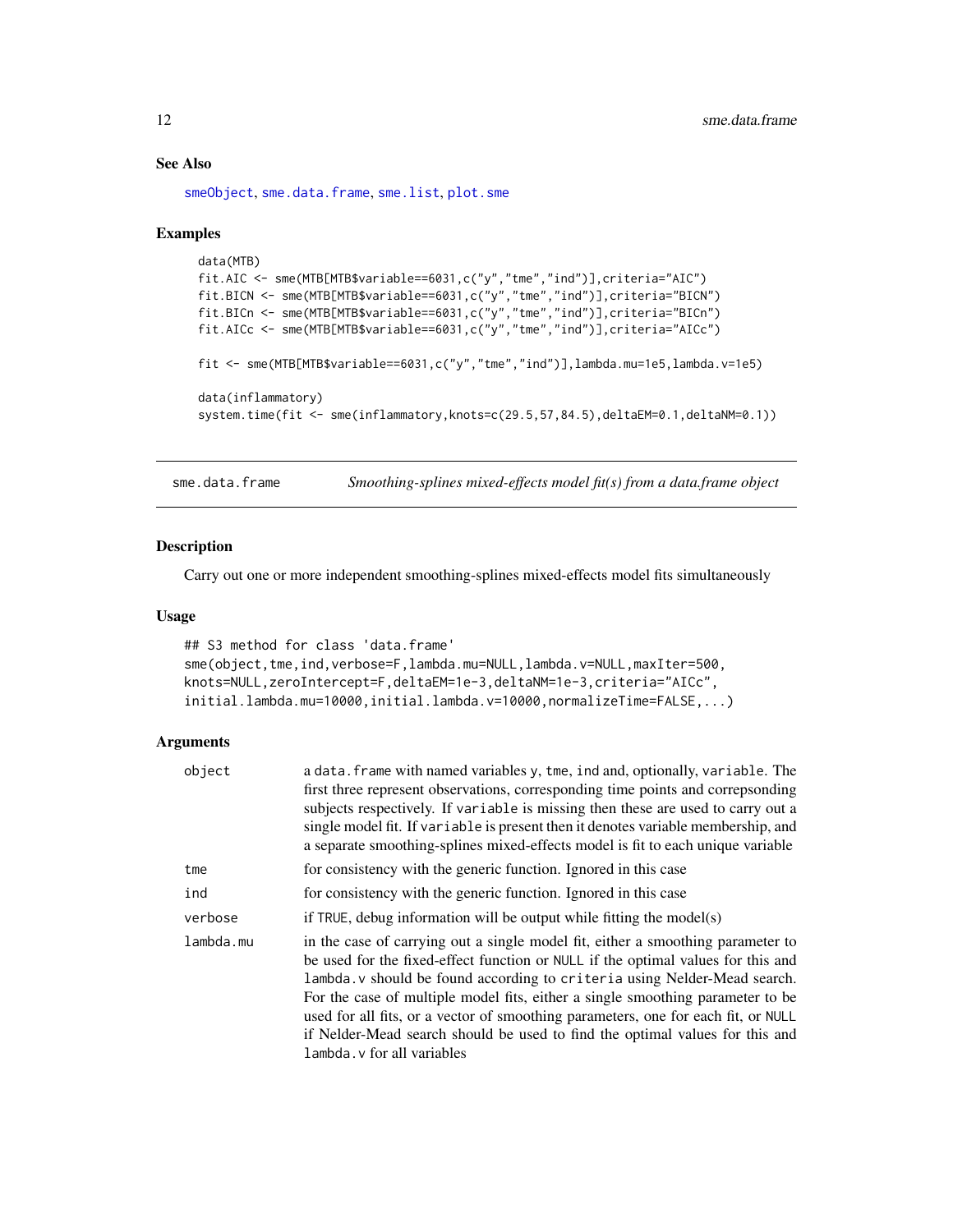| lambda.v          | in the case of carrying out a single model fit, either a smoothing parameter to be<br>used for the random-effects functions or NULL if the optimal values for this and<br>lambda. mu should be found according to criteria using Nelder-Mead search.<br>For the case of multiple model fits, either a single smoothing parameter to be<br>used for all fits, or a vector of smoothing parameters, one for each fit, or NULL<br>if Nelder-Mead search should be used to find the optimal values for this and<br>lambda.mu for all variables |  |  |  |  |  |
|-------------------|--------------------------------------------------------------------------------------------------------------------------------------------------------------------------------------------------------------------------------------------------------------------------------------------------------------------------------------------------------------------------------------------------------------------------------------------------------------------------------------------------------------------------------------------|--|--|--|--|--|
| maxIter           | maximum number of iterations to be performed for the EM algorithm                                                                                                                                                                                                                                                                                                                                                                                                                                                                          |  |  |  |  |  |
| knots             | location of spline knots. If NULL, an incidence matrix representation will be<br>used. See 'Details'                                                                                                                                                                                                                                                                                                                                                                                                                                       |  |  |  |  |  |
| zeroIntercept     | experimental feature. If TRUE, the fitted values of the fixed- and random-effects<br>functions at the intercept will be zero                                                                                                                                                                                                                                                                                                                                                                                                               |  |  |  |  |  |
| deltaEM           | convergence tolerance for the EM algorithm                                                                                                                                                                                                                                                                                                                                                                                                                                                                                                 |  |  |  |  |  |
| deltaNM           | (relative) convergence tolerance for the Nelder-Mead optimisation                                                                                                                                                                                                                                                                                                                                                                                                                                                                          |  |  |  |  |  |
| criteria          | one of "AICc", "AIC", "BICN" or "BICn" indicating which criteria to use to<br>score a particular combination of lambda.mu and lambda.v in the Nelder-Mead<br>search                                                                                                                                                                                                                                                                                                                                                                        |  |  |  |  |  |
| initial.lambda.mu |                                                                                                                                                                                                                                                                                                                                                                                                                                                                                                                                            |  |  |  |  |  |
|                   | value to initialise the smoothing parameter for the fixed-effects to in the Nelder-<br>Mead search. See details below                                                                                                                                                                                                                                                                                                                                                                                                                      |  |  |  |  |  |
| initial.lambda.v  |                                                                                                                                                                                                                                                                                                                                                                                                                                                                                                                                            |  |  |  |  |  |
|                   | value to initialise the smoothing parameter for the random-effects to in the<br>Nelder-Mead search. See details below                                                                                                                                                                                                                                                                                                                                                                                                                      |  |  |  |  |  |
| normalizeTime     | should time be normalized to lie in $\S[0,1]\$ ? See details below                                                                                                                                                                                                                                                                                                                                                                                                                                                                         |  |  |  |  |  |
| .                 | additional arguments used when carrying out multiple fits, specifically numberOfThreads<br>indicating the number of threads used to carry out the multiple fits in parallel.<br>See sme.list for details                                                                                                                                                                                                                                                                                                                                   |  |  |  |  |  |

#### Details

Prior to package version 0.9, starting values for the smoothing parameters in the Nelder-Mead search were fixed to \$10000\$ for both lambda.mu and lambda.v. As it turns out, the appropriate scale for the smoothing parameters depends on the scale for tme and so tme will now automatically be rescaled to lie in \$[0,1]\$ and much smaller initial values for the smoothing parameters will be used, although these can now optionally changed to achieve best results. To reproduce results obtained using previous versions of the package, set initial.lambda.mu=10000, initial.lambda.v=10000 and normalizeTime=FALSE.

The default behaviour is to use an incidence matrix representation for the smoothing-splines. This works well in most situations but may incur a high computational cost when the number of distinct time points is large, as may be the case for irregularly sampled data. Alternatively, a basis projection can be used by giving a vector of knots of length (much) less than the number of distinct time points.

#### Value

In the case of a single model fit, an object of class sme. For multiple model fits, a list of such objects. See smeObject for the components of the fit and plot.sme for visualisation options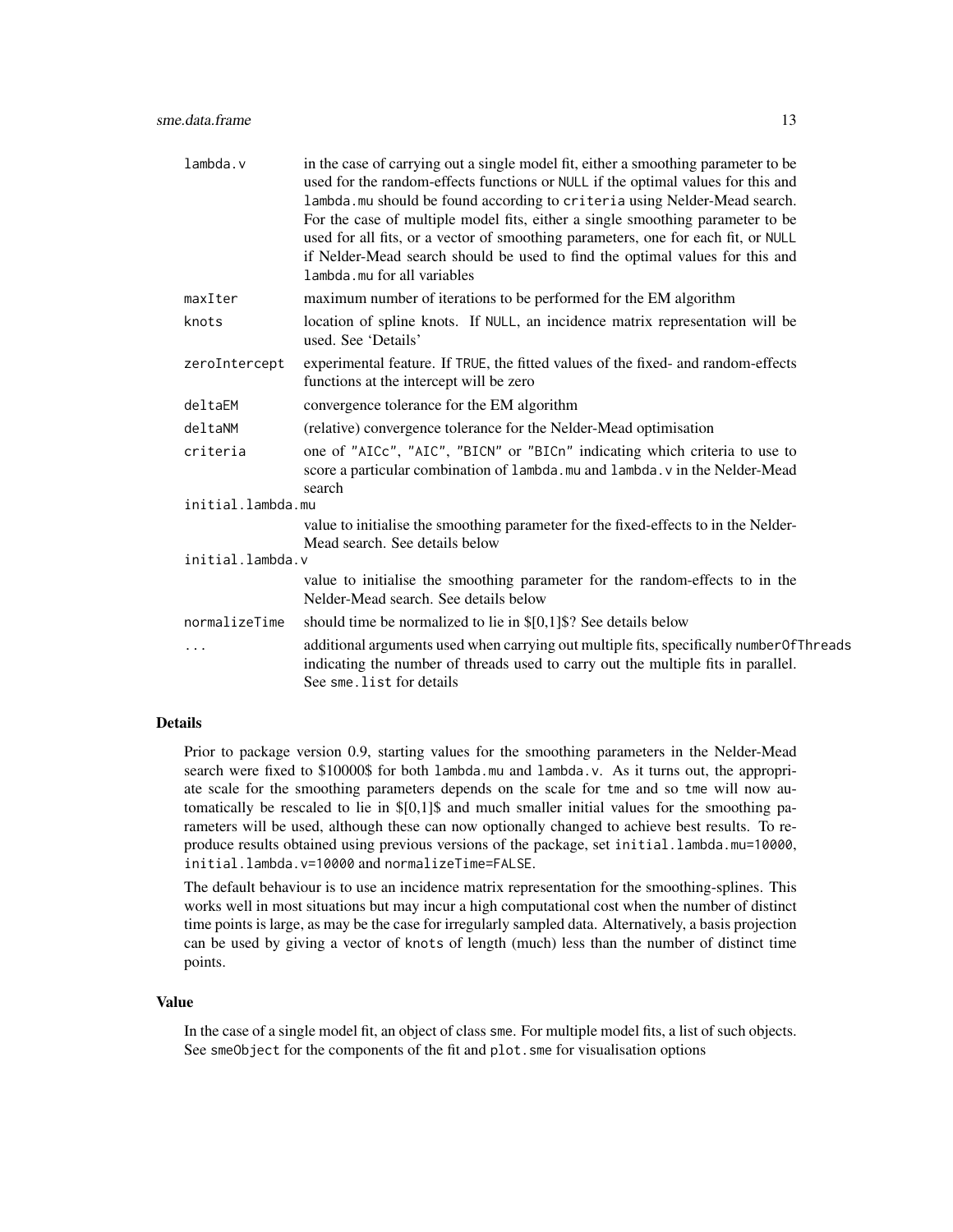#### <span id="page-13-0"></span>Author(s)

Maurice Berk <maurice@mauriceberk.com>

#### References

Berk, M. (2012). *Smoothing-splines Mixed-effects Models in R*. Preprint

#### See Also

[smeObject](#page-15-1), [sme](#page-9-1), [sme.list](#page-13-1), [plot.sme](#page-5-1)

#### Examples

```
## Not run: data(MTB)
## Not run: system.time(fits <- sme(MTB,numberOfThreads=1))
## Not run: sapply(fits,logLik)
## Not run: system.time(fits <- sme(MTB,numberOfThreads=10))
## Not run: sapply(fits,logLik)
```
<span id="page-13-1"></span>

| sme.list |  |                           | Carry out mulitple independent smoothing-splines mixed-effects |  |
|----------|--|---------------------------|----------------------------------------------------------------|--|
|          |  | model fits simultaneously |                                                                |  |

## Description

Carry out multiple independent smoothing-splines mixed-effects model fits simultaneously

#### Usage

```
## S3 method for class 'list'
sme(object,tme,ind,verbose=F,lambda.mu=NULL,lambda.v=NULL,maxIter=500,
knots=NULL,zeroIntercept=F,deltaEM=1e-3,deltaNM=1e-3,criteria="AICc",
initial.lambda.mu=10000,initial.lambda.v=10000,normalizeTime=FALSE,numberOfThreads=-1,
...)
```
#### **Arguments**

| object    | a list of vectors of observations                                                                                                                                                                                                                                       |  |  |  |  |
|-----------|-------------------------------------------------------------------------------------------------------------------------------------------------------------------------------------------------------------------------------------------------------------------------|--|--|--|--|
| tme       | a list of vectors of time points corresponding to the observations in object                                                                                                                                                                                            |  |  |  |  |
| ind       | a list of factors (or vectors that can be coerced to factors) of subject identifiers<br>corresponding to the observations in object                                                                                                                                     |  |  |  |  |
| verbose   | if TRUE, debug information will be output while fitting the model(s)                                                                                                                                                                                                    |  |  |  |  |
| lambda.mu | either a single smoothing parameter to be used for the fixed-effect function for<br>all fits, or a vector of smoothing parameters, one for each fit, or NULL if Nelder-<br>Mead search should be used to find the optimal values for this and lambda. v for<br>all fits |  |  |  |  |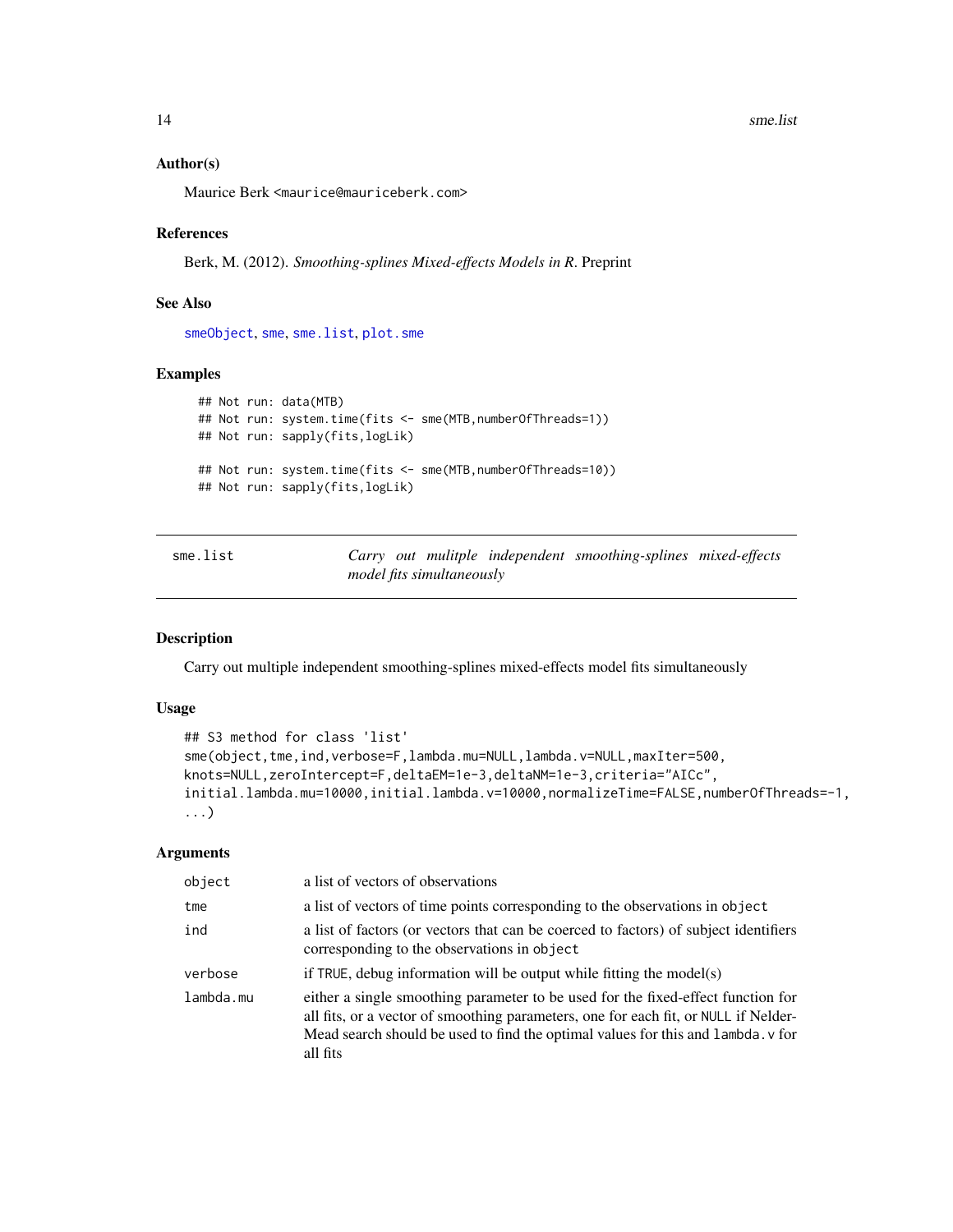| sme.list | 15 |
|----------|----|
|          |    |

| $l$ ambda. $v$                   | either a single smoothing parameter to be used for the random-effects func-<br>tions for all fits, or a vector of smoothing parameters, one for each fit, or NULL<br>if Nelder-Mead search should be used to find the optimal values for this and<br>lambda. v for all fits |  |
|----------------------------------|-----------------------------------------------------------------------------------------------------------------------------------------------------------------------------------------------------------------------------------------------------------------------------|--|
| maxIter                          | maximum number of iterations to be performed for the EM algorithm                                                                                                                                                                                                           |  |
| knots                            | location of spline knots. If NULL, an incidence matrix representation will be<br>used. See 'Details'                                                                                                                                                                        |  |
| zeroIntercept                    | experimental feature. If TRUE, the fitted values of the fixed- and random-effects<br>functions at the intercept will be zero                                                                                                                                                |  |
| deltaEM                          | convergence tolerance for the EM algorithm                                                                                                                                                                                                                                  |  |
| deltaNM                          | (relative) convergence tolerance for the Nelder-Mead optimisation                                                                                                                                                                                                           |  |
| criteria                         | one of "AICc", "AIC", "BICN" or "BICn" indicating which criteria to use to<br>score a particular combination of lambda.mu and lambda.v in the Nelder-Mead<br>search                                                                                                         |  |
| initial.lambda.mu                |                                                                                                                                                                                                                                                                             |  |
|                                  | value to initialise the smoothing parameter for the fixed-effects to in the Nelder-<br>Mead search. See details below                                                                                                                                                       |  |
| initial.lambda.v                 |                                                                                                                                                                                                                                                                             |  |
|                                  | value to initialise the smoothing parameter for the random-effects to in the<br>Nelder-Mead search. See details below                                                                                                                                                       |  |
| normalizeTime<br>numberOfThreads | should time be normalized to lie in $\S[0,1]\$ ? See details below                                                                                                                                                                                                          |  |
|                                  | The number of threads to use to fit the multiple smoothing-splines mixed-effects<br>models simultaneously. When number Of Threads = -1, as is the default, the OpenMP<br>system will handle thread creation dynamically                                                     |  |
| $\cdots$                         | additional arguments, currently not used                                                                                                                                                                                                                                    |  |

## Details

Prior to package version 0.9, starting values for the smoothing parameters in the Nelder-Mead search were fixed to \$10000\$ for both lambda.mu and lambda.v. As it turns out, the appropriate scale for the smoothing parameters depends on the scale for tme and so tme will now automatically be rescaled to lie in \$[0,1]\$ and much smaller initial values for the smoothing parameters will be used, although these can now optionally changed to achieve best results. To reproduce results obtained using previous versions of the package, set initial.lambda.mu=10000, initial.lambda.v=10000 and normalizeTime=FALSE.

The default behaviour is to use an incidence matrix representation for the smoothing-splines. This works well in most situations but may incur a high computational cost when the number of distinct time points is large, as may be the case for irregularly sampled data. Alternatively, a basis projection can be used by giving a vector of knots of length (much) less than the number of distinct time points.

#### Value

A list of objects of class sme. See smeObject for the components of the fit and plot.sme for visualisation options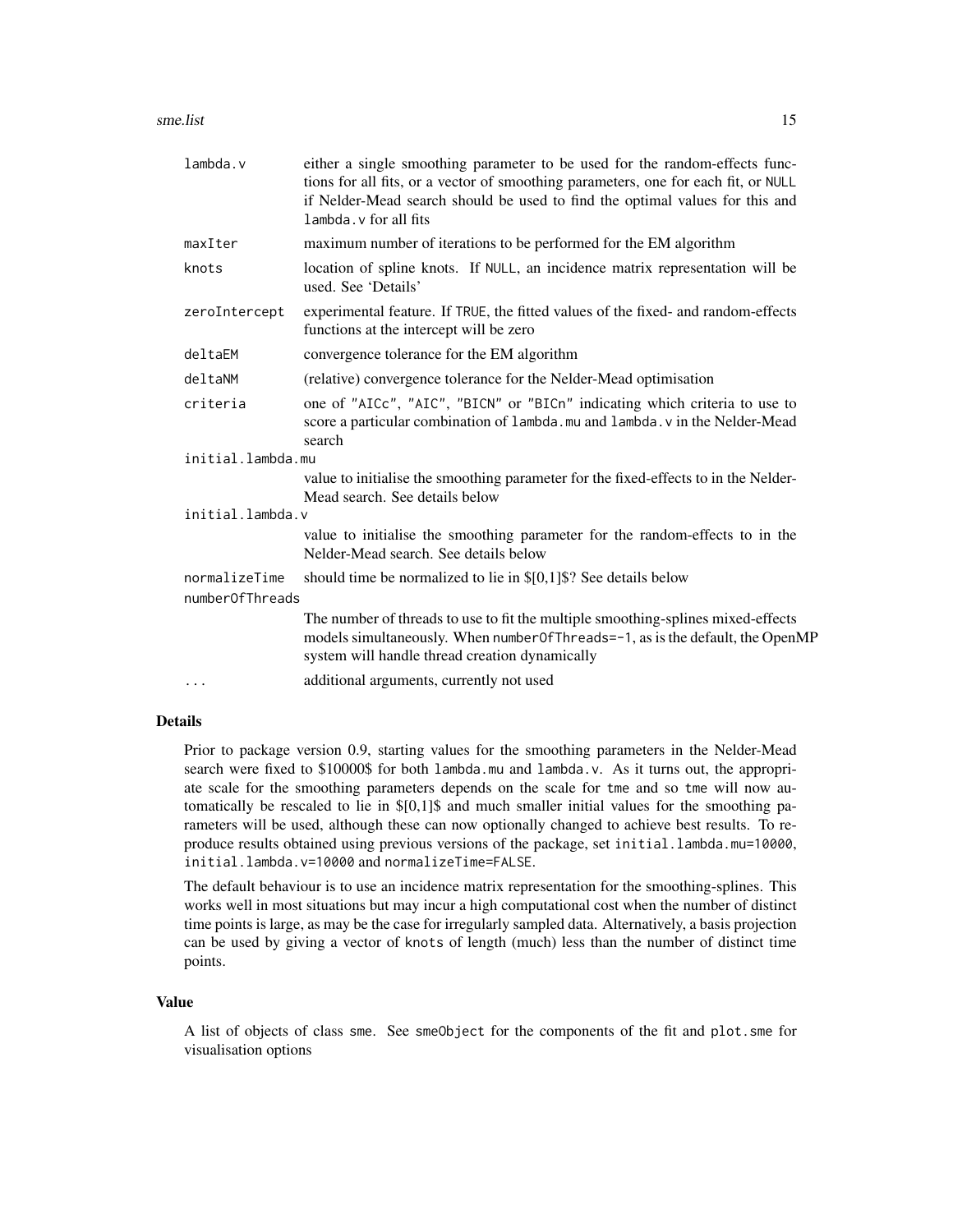## <span id="page-15-0"></span>Author(s)

Maurice Berk <maurice@mauriceberk.com>

## References

Berk, M. (2012). *Smoothing-splines Mixed-effects Models in R*. Preprint

## See Also

[smeObject](#page-15-1), [sme](#page-9-1), [sme.data.frame](#page-11-1), [plot.sme](#page-5-1)

<span id="page-15-1"></span>

smeObject *Fitted sme Object*

## Description

An object returned by the sme function, inheriting from class sme, representing a fitted smoothingsplines mixed-effects model

## Value

An sme object must contain the following components.

| call                | a list containing an image of the sme call that produced the object.                                                                                                                                                                                                                                                                          |  |
|---------------------|-----------------------------------------------------------------------------------------------------------------------------------------------------------------------------------------------------------------------------------------------------------------------------------------------------------------------------------------------|--|
| coefficients        | an $n+1$ by p matrix where n is the number of subjects and p is the number of<br>knots used in the spline basis. The first row of the matrix corresponds to the fitted<br>values of the mean curve at the knots, and the remaining $n$ rows correspond to<br>the fitted values of the individual deviations from the mean curve at the knots. |  |
| fitted              | a vector of model fitted values corresponding to the original observations.                                                                                                                                                                                                                                                                   |  |
| logLik              | the log-likelihood of the fitted model.                                                                                                                                                                                                                                                                                                       |  |
| residuals           | a vector of model residuals.                                                                                                                                                                                                                                                                                                                  |  |
| nobs                | the number of observations.                                                                                                                                                                                                                                                                                                                   |  |
| data                | a data frame of the original data used to fit the model with variables y, tme and<br>ind corresponding to observations, time points and subject identifiers respec-<br>tively.                                                                                                                                                                |  |
| df                  | a vector consisting of named components mu and v corresponding to the degrees<br>of freedom of the mean and subject curves respectively.                                                                                                                                                                                                      |  |
| smoothingParameters |                                                                                                                                                                                                                                                                                                                                               |  |
|                     | a vector of named components mu and v corresponding to the smoothing param-<br>eters for the mean and subject curves respectively.                                                                                                                                                                                                            |  |
| parameters          | a list with named components sigmaSquared and D corresponding to the error<br>variance and (unregularized) variance of the random-effects respectively.                                                                                                                                                                                       |  |
| iterations          | the number of iterations of the EM algorithm that ran before convergence (or the<br>limit was reached)                                                                                                                                                                                                                                        |  |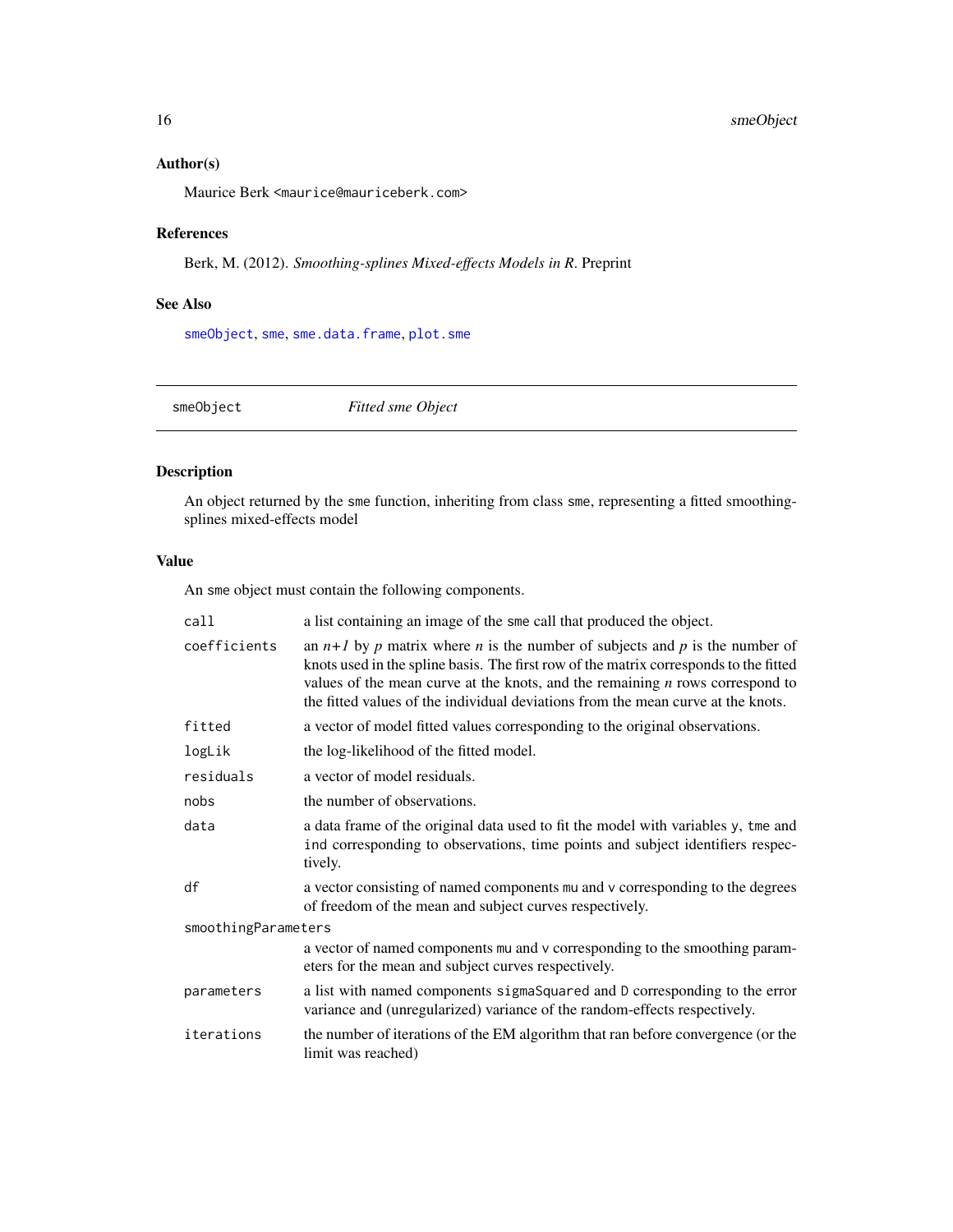## <span id="page-16-0"></span>smeObject 17

| info  | a numeric code indicating diagnostic information from the EM algorithm with<br>zero indicating a successful run. |
|-------|------------------------------------------------------------------------------------------------------------------|
|       | In some instances, an sme object may also contain the following components.                                      |
| knots | a vector of the knots used in the spline basis when they do not coincide with the<br>unique design time points.  |

# Author(s)

Maurice Berk <maurice.berk01@imperial.ac.uk>

## See Also

[sme](#page-9-1)